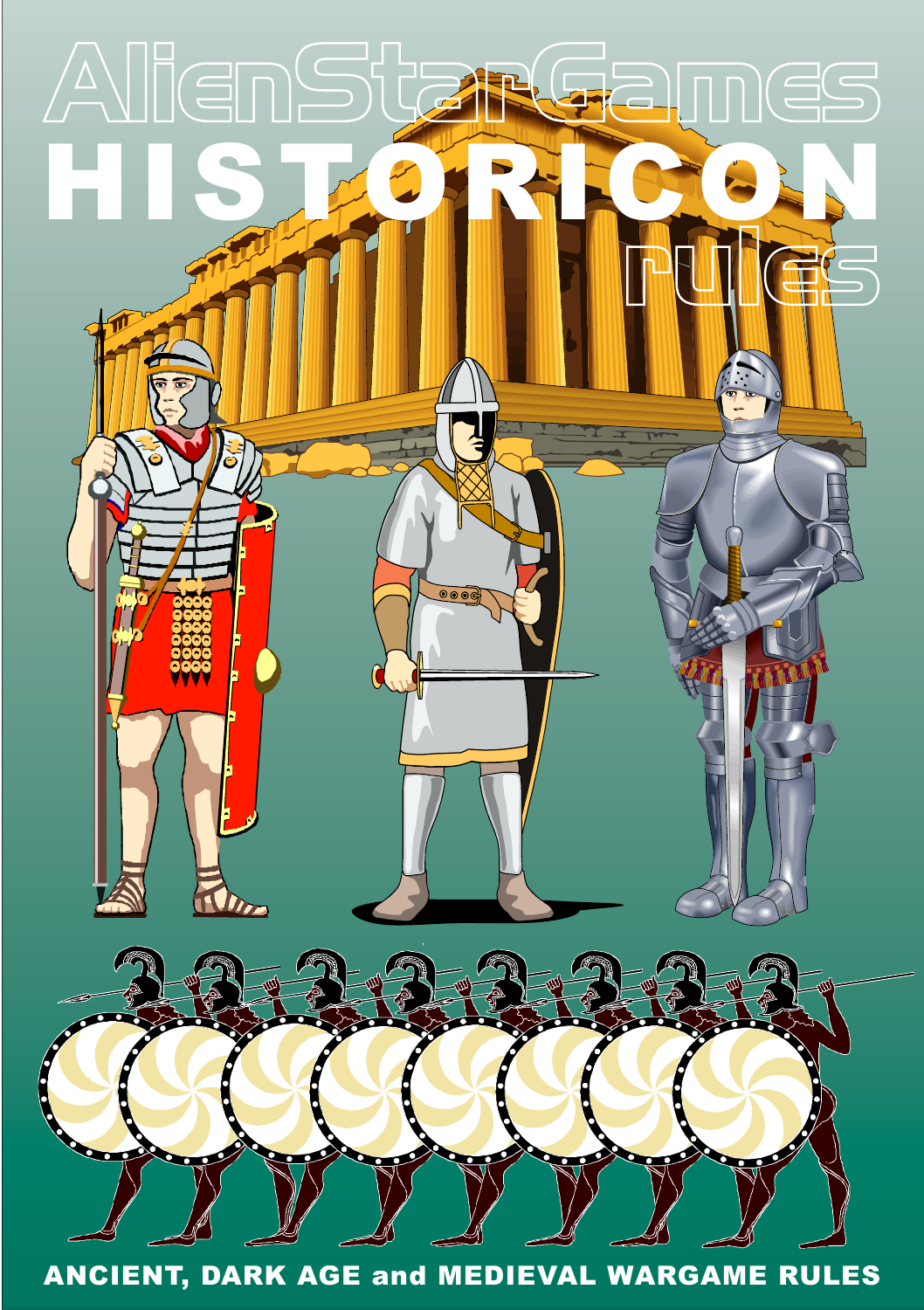#### INTRODUCTION

Welcome to version 2 of Historicon. These rules are the product of a great deal of research over the last number of years. The intent behind them is to achieve the following goals;

- 1. To gain realistic and believable battle results using the medium of tabletop miniature model figurines.
- 2. To have effective and efficient game mechanics that enables fast play with goal 1 as a prime directive, especially those like myself who are 'time challenged'.
- 3. To retain some familiarity with existing sets allowing a painless trial and/or transition, e.g. no re-basing of troops is required.
- 4. To be flexible, allowing players to experiment and originate battle tactics etc., within the physics of ancient command control and troop characteristics.
- 5. Above all the game must be enjoyable to play.

I hope that these goals have been achieved and your games are fun, challenging and rewarding. If you want a more involving game, try "Phalanx" or our new "Core System 4" game coming in 2022.

### WHAT SCALE CAN I USE.

These rules were originally written for use with the 25mm scale. However, not all want to, or wish to use 25mm as a matter of economics, space or preference. With slight adjustment this version enables you the use of the 15mm and 6mm scales. These rules maintain full compatibility with other major rule sets when basing and organising your troops. If using 15mm figures half all measurments quoted and quarter for 6mm.

Army list are now available, if you haven't done so already, why not download and add them to your collection.

Enjoy your gaming.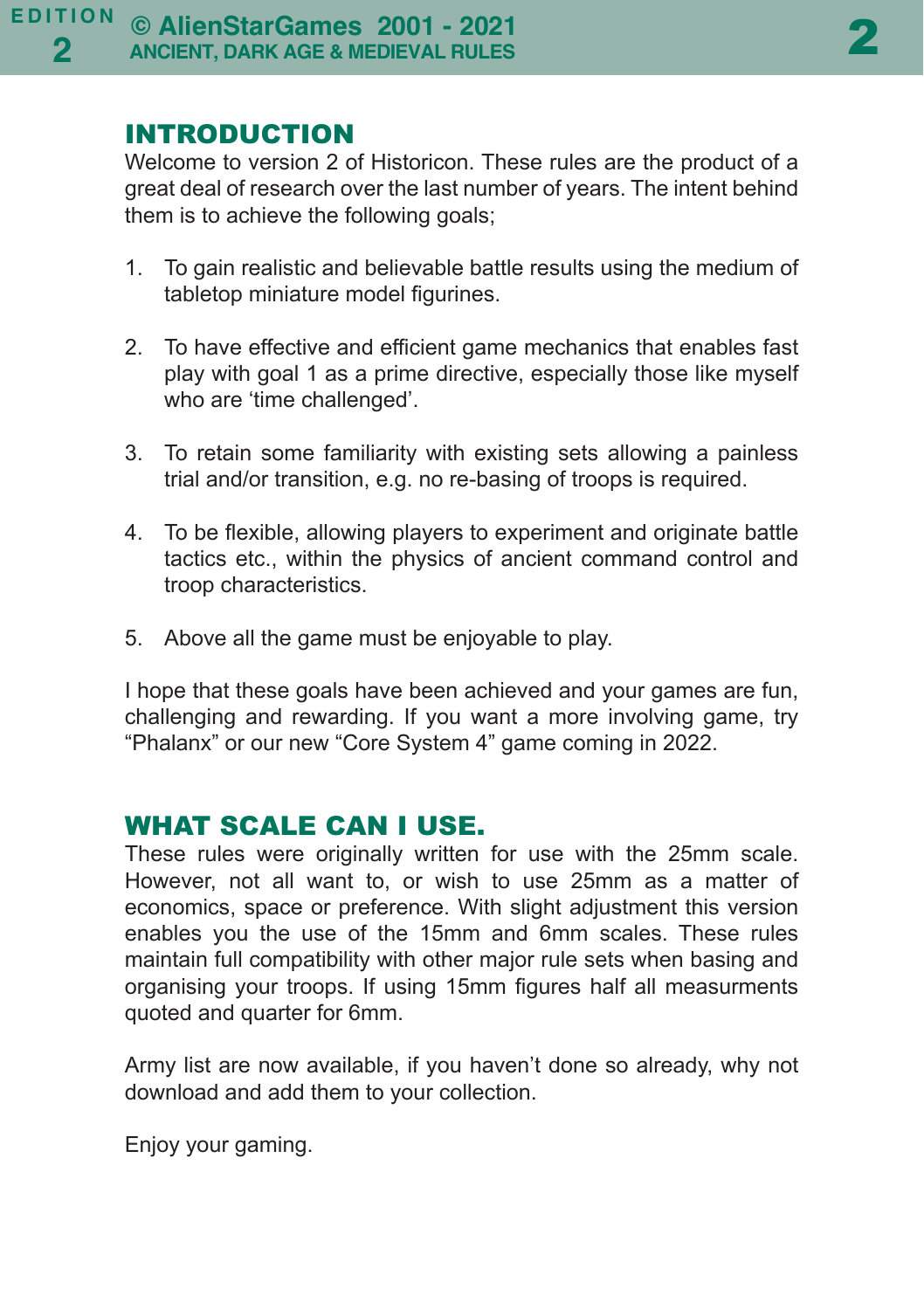#### THE TABLE.

The table that the game is played upon is a standard wargames table that is usually **120cm** wide by **120cm** deep to **240cm** wide by **150cm** deep. The surface of the table is divided into 50cm or 40cm squares for 25mm and 30cm squares for 15mm or 6mm. Carpet tiles are ideal for this or terrain blocks from a company like Gallia. Then, for each square throw an eight sided dice on the below table, the result is the terrain piece/type that occupies each square.

| <b>SCORE</b>              | <b>TERRAIN TYPE</b>     |  |  |  |
|---------------------------|-------------------------|--|--|--|
| $1$ to $4$                | No Terrain or Open Area |  |  |  |
| 5                         | Gentle Hill*            |  |  |  |
| 6                         | Steep Hill**            |  |  |  |
|                           | Wood**                  |  |  |  |
| 8                         | Built up Area**         |  |  |  |
| <b>Impassable Terrain</b> |                         |  |  |  |
| Table 1                   |                         |  |  |  |

Terrain pieces cannot be any larger than the square that they are in, nor smaller than half a square.

Add two to the dice score when throwing for the terrain type in the squares that border the table edge. Impassable terrain are such as mountains, highland, swamp, bog, lake, sea or major river. After Terrain has been placed, both players throw a six sided die, the player with the highest score can remove up to two pieces or swap the positions of two pieces to his choice. Terrain pieces marked \* give a combat advantage as on **P9** phase **5**. Terrain pieces marked \*\* disorder all formed troops moving into or over them.

# TIME SCALE AND BATTLE READINESS

As troops of this period did not have the same time consciousness of today, time being much less important. Battles are considered to take place in the morning or afternoon, generally being set pieces with both sides prepared. In the dice score above, if one player exceeds his opponents score by 5, the looser must write down his order of march and then march across one of the tables diagonals (to choice). The higher scoring may deploy anywhere within 15cm of his opponent. The first turn is decided by a die throw.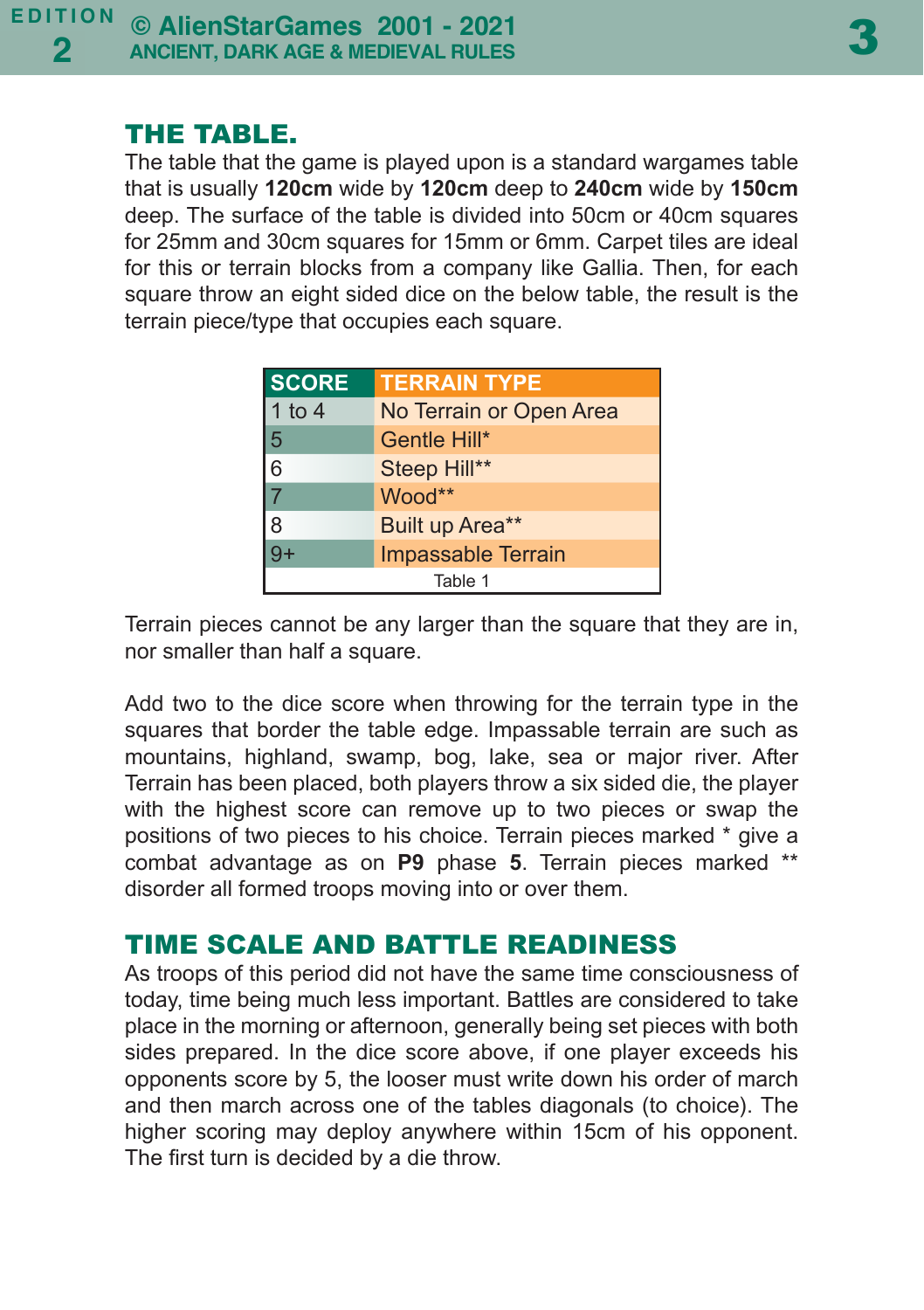# TROOP DATA TABLE (25mm)

| <b>Troop Class</b>    | <b>Front</b><br>(mm) | To Hit if<br>Ord/Dis* | <b>Move</b><br>Rate | <b>Shoot</b><br>Range | <b>Break</b> | <b>Recoil</b><br><b>Disordered</b> | <b>Pass</b> | <b>Melee</b><br><b>Dice</b> |
|-----------------------|----------------------|-----------------------|---------------------|-----------------------|--------------|------------------------------------|-------------|-----------------------------|
| <b>Heavy Infantry</b> | 15                   | $3 + / 5 +$           | 10 <sub>cm</sub>    | -                     | $3$          | $4 - 6$                            | $7+$        | 1/Fiq                       |
| Light Infantry        | 20                   | $4 + 15 +$            | 15cm                | 15cm                  | $5$          | $6 - 8$                            | $9+$        | 1/Fiq                       |
| Very Light Inf        | 30                   | $5 + / 5 +$           | 20cm                | 15cm                  | < 6          | $7 - 8$                            | $9+$        | 1/Fiq                       |
| <b>Heavy Chariots</b> | 60                   | $4 + 16 +$            | 15 <sub>cm</sub>    | 15 <sub>cm</sub>      | $3$          | $4 - 6$                            | $7+$        | 1/Horse                     |
| <b>Light Chariots</b> | 60                   | $4 + 16 +$            | 15cm                | 10 <sub>cm</sub>      | $5$          | $6 - 8$                            | $9+$        | 1/Horse                     |
| <b>Knights</b>        | 20                   | $3 + / 6 +$           | 10 <sub>cm</sub>    | ۰                     | $3$          | $4 - 6$                            | $7+$        | 1/Fig                       |
| <b>Heavy Cavalry</b>  | 20                   | $4 + 16 +$            | 15cm                | 10 <sub>cm</sub>      | $5$          | $6 - 8$                            | $9+$        | 1/Fiq                       |
| <b>Light Cavalry</b>  | 30                   | $5 + 16 +$            | 15 <sub>cm</sub>    | 10cm                  | $5$          | $6 - 8$                            | $9+$        | 1/Fiq                       |
| Elephant              | 60                   | $3 + / 6 +$           | 10 <sub>cm</sub>    | ۰                     | $5$          | 6                                  | $7+$        | 4/Fig                       |
| Crew                  | N/A                  | $5 + / 5 +$           | N/A                 | 15cm                  |              |                                    |             | 1/Fig                       |

Table 2

# TROOP DATA TABLE (15mm)

| <b>Troop Class</b>    | <b>Front</b><br>(mm) | To Hit if<br>Ord/Dis* | <b>Move</b><br>Rate | <b>Shoot</b><br>Range | <b>Break</b> | <b>Recoil</b><br><b>Disordered</b> | <b>Pass</b> | <b>Melee</b><br><b>Dice</b> |
|-----------------------|----------------------|-----------------------|---------------------|-----------------------|--------------|------------------------------------|-------------|-----------------------------|
| <b>Heavy Infantry</b> | 10                   | $3 + / 5 +$           | 5 <sub>cm</sub>     | -                     | $<$ 3        | $4 - 6$                            | $7+$        | 1/Fiq                       |
| Light Infantry        | 13                   | $4 + 15 +$            | 8 <sub>cm</sub>     | 8cm                   | $5$          | $6 - 8$                            | $9+$        | 1/Fiq                       |
| Very Light Inf        | 20                   | $5 + 15 +$            | 10cm                | 8 <sub>cm</sub>       | < 6          | $7 - 8$                            | $9+$        | 1/Fiq                       |
| <b>Heavy Chariots</b> | 40                   | $4 + 16 +$            | 8 <sub>cm</sub>     | 8 <sub>cm</sub>       | $3$          | $4 - 6$                            | $7+$        | 1/Horse                     |
| <b>Light Chariots</b> | 40                   | $4 + 16 +$            | 8 <sub>cm</sub>     | 5 <sub>cm</sub>       | < 5          | $6 - 8$                            | $9+$        | 1/Horse                     |
| <b>Knights</b>        | 13                   | $3 + / 6 +$           | 5 <sub>cm</sub>     | -                     | $3$          | $4 - 6$                            | $7+$        | 1/Fig                       |
| <b>Heavy Cavalry</b>  | 13                   | $4 + 16 +$            | 8 <sub>cm</sub>     | 5 <sub>cm</sub>       | < 5          | $6 - 8$                            | $9+$        | 1/Fiq                       |
| <b>Light Cavalry</b>  | 20                   | $5 + 16 +$            | 8 <sub>cm</sub>     | 5 <sub>cm</sub>       | < 5          | $6 - 8$                            | $9+$        | 1/Fiq                       |
| Elephant              | 40                   | $3 + / 6 +$           | 5cm                 | ۰                     | $5$          | 6                                  | $7+$        | 4/Fig                       |
| <b>Crew</b>           | N/A                  | $5 + 15 +$            | N/A                 |                       |              |                                    |             | 1/Fig                       |

Table 2a

# TROOP DATA TABLE (6mm)

| <b>Troop Class</b>    | <b>Front</b><br>(mm) | To Hit if<br>Ord/Dis* | <b>Move</b><br>Rate | <b>Shoot</b><br>Range | <b>Break</b> | <b>Recoil</b><br><b>Disordered</b> | <b>Pass</b> | <b>Melee</b><br><b>Dice</b> |
|-----------------------|----------------------|-----------------------|---------------------|-----------------------|--------------|------------------------------------|-------------|-----------------------------|
| <b>Heavy Infantry</b> | 5                    | $3 + / 5 +$           | 3 <sub>cm</sub>     | -                     | $<$ 3        | $4 - 6$                            | $7+$        | 1/Fiq                       |
| Light Infantry        | $\overline{7}$       | $4 + 15 +$            | 4 <sub>cm</sub>     | 5 <sub>cm</sub>       | < 5          | $6 - 8$                            | $9+$        | 1/Fig                       |
| Very Light Inf        | 10                   | $5 + 15 +$            | 5 <sub>cm</sub>     | 5 <sub>cm</sub>       | < 6          | $7 - 8$                            | $9+$        | 1/Fia                       |
| <b>Heavy Chariots</b> | 20                   | $4 + 16 +$            | 4 <sub>cm</sub>     | 5 <sub>cm</sub>       | $3$          | $4 - 6$                            | $7+$        | 1/Horse                     |
| <b>Light Chariots</b> | 20                   | $4 + 16 +$            | 4 <sub>cm</sub>     | 3 <sub>cm</sub>       | < 5          | $6 - 8$                            | $9+$        | 1/Horse                     |
| <b>Knights</b>        | 7                    | $3 + / 6 +$           | 3 <sub>cm</sub>     | -                     | $3$          | $4 - 6$                            | $7+$        | 1/Fiq                       |
| <b>Heavy Cavalry</b>  | $\overline{7}$       | $4 + 16 +$            | 4 <sub>cm</sub>     | 3 <sub>cm</sub>       | < 5          | $6 - 8$                            | $9+$        | 1/Fig                       |
| <b>Light Cavalry</b>  | 10                   | $5 + 16 +$            | 4 <sub>cm</sub>     | 3 <sub>cm</sub>       | < 5          | $6 - 8$                            | $9+$        | 1/Fiq                       |
| Elephant              | 20                   | $3 + / 6 +$           | 3 <sub>cm</sub>     | -                     | < 5          | 6                                  | $7+$        | 4/Fig                       |
| Crew                  | N/A                  | $5 + 15 +$            | N/A                 |                       |              |                                    |             | 1/Fiq                       |

Table 2b

From top to bottom the abbreviations for the troop types on the above table are as follows, **HI**, **LI**, **VLI**, **HCH**, **LCH**, **KC**, **HC**, **LC**, **El** and **C**. A

Please note: Knights also include Cataphracts and Clibinarii.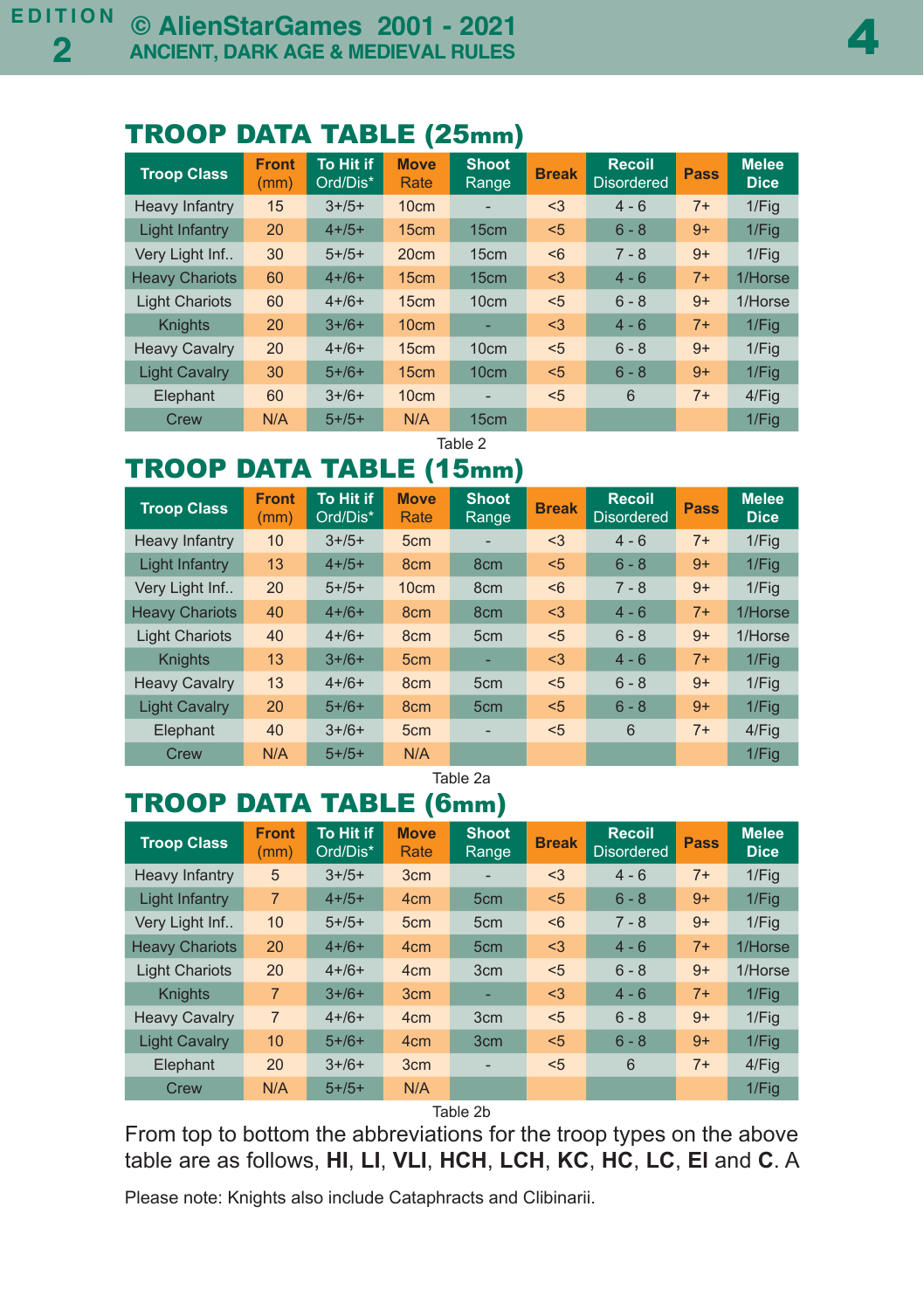5

figure classed as **LCH** or **HCH** may have up to 1 to 6 figures mounted on it or it's base that count as **Crew** (**C**). Base depth is as required. Front is the figure's frontage. 1/fig means 1 die per figure.

#### UNIT FORMATION AND ORGANISATION.

The minimum unit size for infantry or cavalry is 8 figures, the maximum size is 48 figures. A unit must consist of the same troop Class as in the above table.

The minimum unit size for **HCH**, **LCH**, **El** is 3 figures, the maximum is 10 figures. **HI**, **LI** and **VLI** are classed as Foot troops, the others are classed as Mounted.

All figures in a **HI**, **HCH**, **KC**, or **El** unit must be in base to base (**B2B**) contact, this is called being formed. **LI**, **VLI**, **LCH**, **LC** or **HC** may be formed with all figures in **B2B** contact or unformed with all figures of the unit within 10cm of another figure of the same unit. When a unit changes its form the unit has to pass an integrity test. This test is taken at the time the player wishes the unit to change its form.

Chariots with two horses and one or two crew are classed as **LCH**, chariots with more horses or crew are classed as **HCH**.

The minimum depth of a formed infantry unit is two ranks, the maximum being four ranks if **HI** or two ranks if **LI** or **VLI**. The minimum depth of a formed cavalry unit (**KC**, **HC** and **LC**) or a unit of chariots, Elephant is one rank, the maximum being two ranks deep. **<** means "Less than". \* on Table 2 means Ordered/Disordered.

**HI** may be armed with weapons that are special cases under the rules, these are: Pikes, Spears, Bows or Javelin with dart. **HI** armed with other weapons or other weapon mixes such as shield and side arm, shield and heavy throwing weapon (such as Pilum or Francisca), two handed weapon without shield are counted as normal and classed as **HIN**. **HI** with pikes are classed as **HIP**, with spears as **HIS**, with Javelin and/or dart as **HIJD**, with Bows as **HIB**. Some **HIN** and **LI** can be classed as **Warband**, these become **HIW** and **LIW** respectively. **HIP** must deploy four ranks deep. Some **HIS** and **HIN** may have secondary missile weapons (such as dart, bow or light spear) reserved for close combat and of limited quantity so as not to count as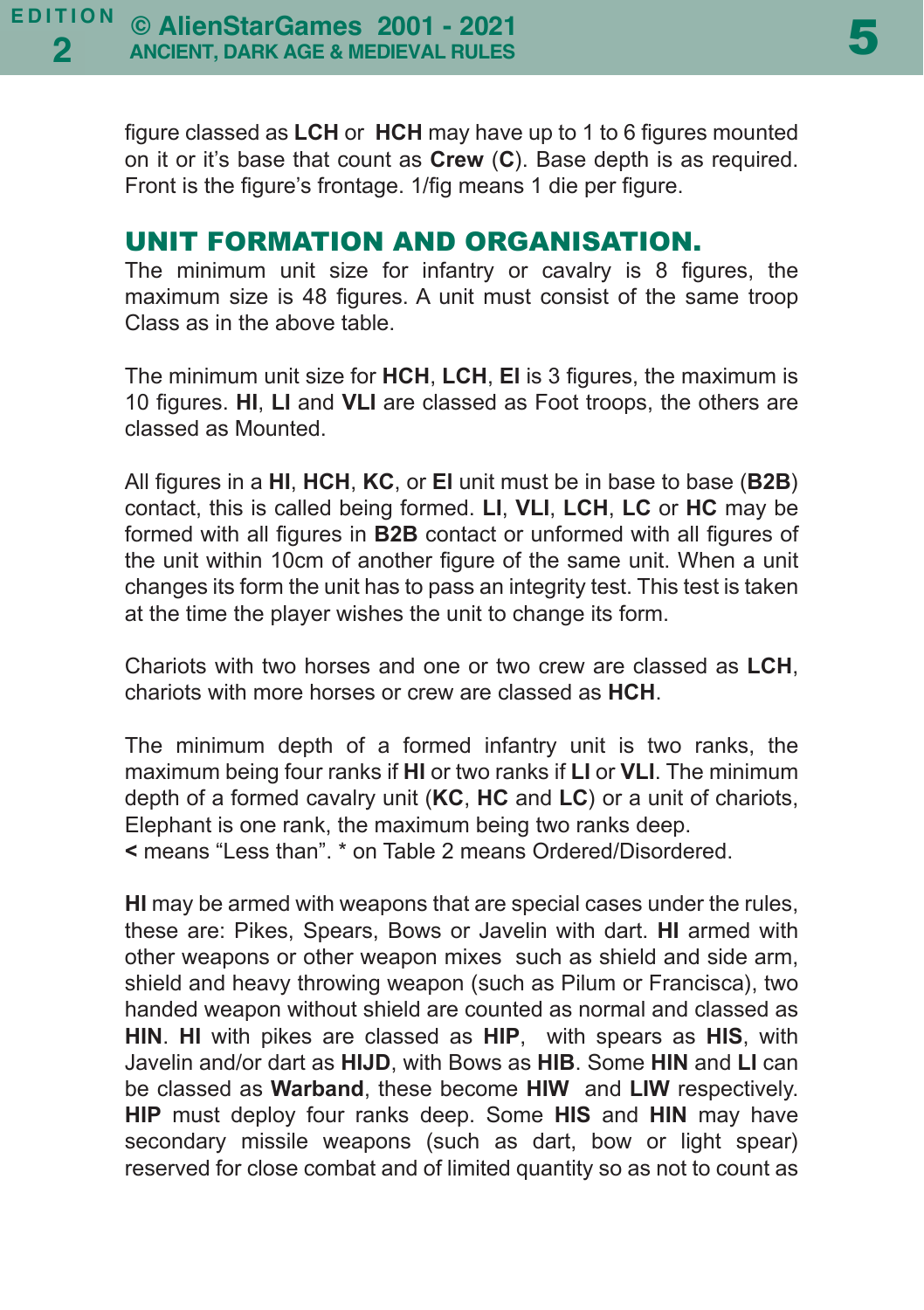6

missile weapons proper. Such weapons are classed as **s**upplementary **s**hooting weapons and give a bonus in melee. A postfix of **+SS** is given to a troop class i.e. **HIN+ss**.

Troops are also classed as **RA** (**R**egular **A**rmy) or **IF** (**I**n**F**ormal). **RA** class troops are those who belong to a regular army and are usually paid, uniformed, drilled and disciplined. **IF** class troops belong to an army that is usually based on tribal or feudal lines and have a more informal army organisation. **IF** class troops are not by necessity inferior, often charging harder. **IF** class troops double their minimum unit size. **EL**, **HIW** and **LIW**, are always counted as **IF** class.

Troops are also classed as **E** class, **A** class or **G** class, this affects their combat ability and morale. **E** class are **Elite** or **Veteran** troops, **A** class are Average and **G** class are **Garrison**/**Green** troops or **Raw** or **Recruit** troops.

Therefore, **ERA** troops are **E**lite **R**egular **A**rmy (such as Spartan Hoplites), **GIF** are **G**reen **I**n**F**ormal troops, (such as Persian Levy). For example a late Roman Legio will be classed as **ARA HIN+ss**, this being **A**verage **R**egular **A**rmy **H**eavy **I**nfantry **N**ormal + **s**upplementary **s**hooting (darts).

Before the battle begins but after terrain placement both sides deploy each unit they have alternately. The one deploying first being decided by the highest score of a die.

Troops are deployed within **30cm** of their sides table edge. Troops cannot be deployed within **40cm** of the tables left or right side.

Formed Cavalry and Chariots can only turn by wheeling their move rate. The wheel is made with the front left or right corner stationary and the measurement made from the opposite corner.

Once deployed no unit of **HI** can be separated by more than **10cm** if **IF** class or **30cm** if **RA** class from any other **HI** unit unless by a move to come into contact with the enemy. **IF** class **HI** units can only move straight ahead. **RA** class **HI** units can wheel. Other units must stay within **60cm** of at least one other unit of their army.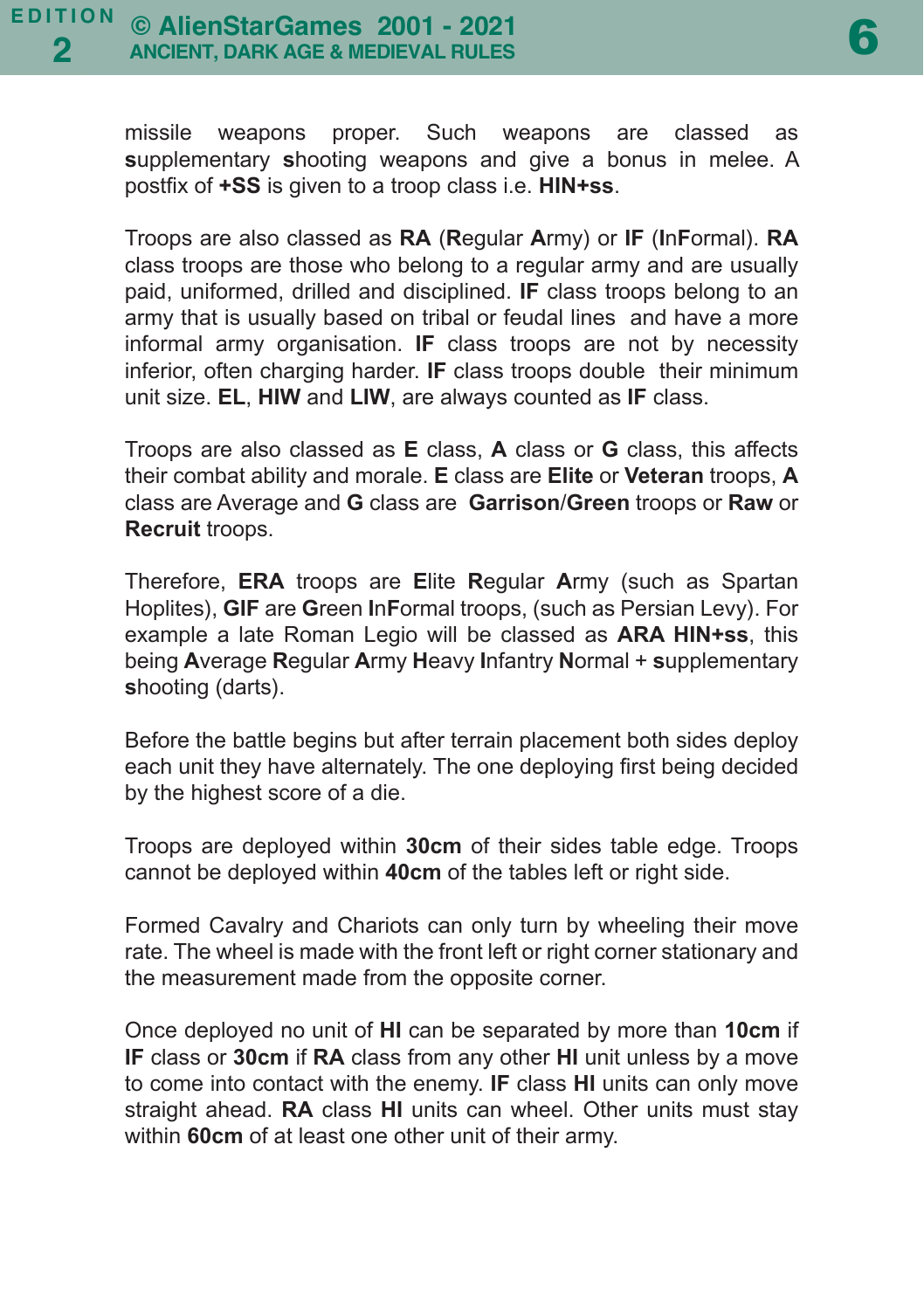Unformed troops can move in any direction desired and make any number of turns to the limit of their move rate. Units of formed **RA** class **LI**, **VLI**, **HC**, **LC** may turn once up to 180 degrees or wheel, other units of formed **LHI**, **LI**, **VLI**, **HC**, **LC** may turn once up to 90 degrees or wheel.

## TURN SEQUENCE.

At the start of each turn both players throw a **D6**, the one with the highest score moves and acts first in each of the below phases followed by the lower scoring player. The score of a players **D6** is reduced by two if he scored the highest last turn. The higher scoring player has the initiative.

#### PHASE 1.

Any unit wishing to go from being formed to unformed (or vice versa) does so now. Start with the player that has the initiative and the take turns alternately. **RA** class troops may form or un-form a part of their unit as desired if of a troop type allowed to do so, an integrity test must be passed before a unit is allowed to form or un-form.

### PHASE 2.

All **HI** troops are moved starting with the player that has the initiative and moving alternately until all **HI** units have had the opportunity to move. A player can at any time waive his turn in the sequence. A unit's movement ceases immediately when it reaches the end of it move rate (see troops data table) or at the point of contact with enemy troops. If the enemy figures contacted are unformed they must be moved **10+1d8cm** away if foot and **10+1d20cm** if mounted, this simulates real life evasion. The throw is made for each figure in contact. If unformed troops fail to move out of contact (ie. evade) because of their die throw they are removed from play.

#### PHASE 3.

All other formed troops may move starting with the player that has the initiative and moving alternately until all formed units have had an opportunity to move. A unit's move comes to a halt when either it has moved to the extent of its move rate or it has come into contact with an enemy unit. Movement ceases immediately at first contact. Formed **VLI** troops cannot move into contact with formed mounted troops. If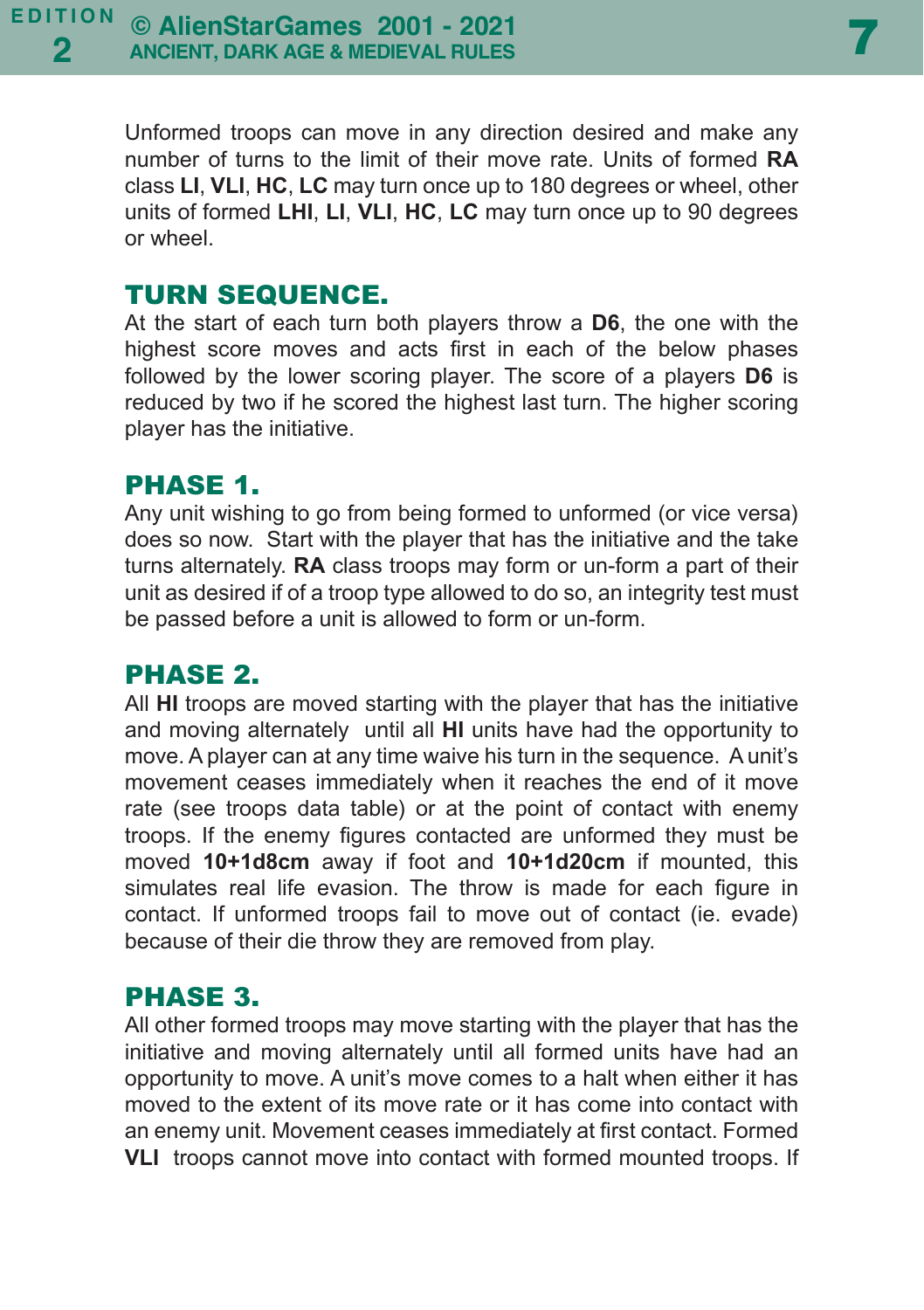formed mounted troops have moved into contact with unformed troops the unformed figures in contact must evade. The move away is **5+1d10cm** if foot and **10+1d10cm** if mounted. The throw is made for each figure in contact. If unformed troops fail to move out of contact (ie. evade) because of their die throw they are removed from play. If formed **LI** or **VLI** move into contact with unformed troops the unformed troops have the option of evading. The move away is **5+1d12cm** if foot and **10+1d12cm** if mounted. Unformed troops may only be brought into contact with enemy troops that are disordered or unformed. Troops that broke off last turn, broke, and/or wish to rally (i.e. to recover from disorder, a break etc.) do so here provided they are not in contact and no enemy mounted or **HI** troops are within **45cm**. The unit returns to good order if an integrity test is passed. Troops that rally may regain **1D6** hits for every turn spent doing so.

## PHASE 4.

Any troops not in contact may Shoot. Find how may dice the shooters can have by consulting the **Troops Data Table** on **P4** last column. Any enemy unit directly in front of formed shooters and within range is an eligible target, unformed can shoot all around at any target within range. Formed shooters can and must shoot at any enemy unit that has moved into contact with them.

Any unformed figures that have evaded cannot shoot. The score required to hit the target is **5+** if the shooter is ordered (ordered or in good order is a unit's normal state) and **6+** if the shooter is disordered. The number of basic dice (see **Troops Data Table** on **P4** last column) awarded is adjusted if any of the following apply;

- **+1** die per 4 figures if on higher ground than the Target.
- **+2** die per 4 figures if the Target is mounted.
- **-1** die per 4 figures if the Target moved into contact.
- **-1** die per 4 figures if the Target is unformed.

Table 3

**HIB** shoot with **1 die per fig** to a range of **20cm**. **HIJB** shoot with **1 die per 2 figures** to a range of **10cm**, a second rank of **HIJB** can shoot with **1 die per 4 figures** at enemy in contact with their front. The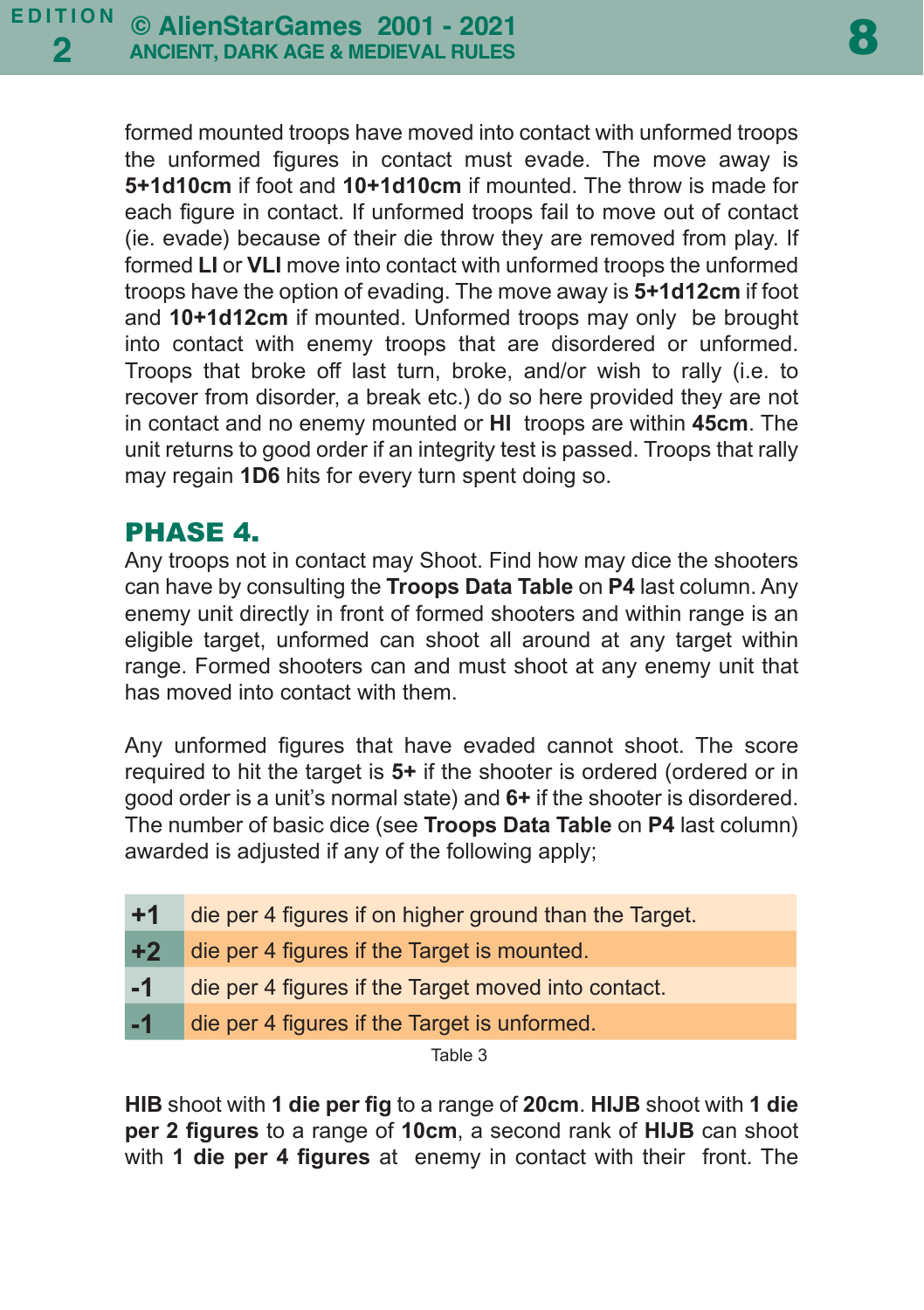number of hits on the target unit are noted. Shooting is conducted by the sided that has the initiative, followed by the other. **E** class troops re-roll any ones and twos scored on the dice, while **G** class re-roll any fives and sixes scored. The re-roll is made only once when the dice are first thrown at each new target.

## PHASE 5

Units in contact fight. Only figures in the front rank can fight, rear ranks contribute with their inertia, momentum and missiles. All figures in the front rank fight even ones not in contact. Mounted count as if two ranks deep. The number of basic dice (see **Troops Data Table** on **P4** last column) awarded is adjusted if any of the following apply;

| $+2$ | die per 4 figures if HI-P fighting mounted.                                              |
|------|------------------------------------------------------------------------------------------|
| $+2$ | die per 4 figures if formed have contacted an enemy formed<br>unit to the flank or rear. |
| $+2$ | die per 4 figures if LI-W fighting any HI (at first contact only).                       |
| $+1$ | die per 4 figures if HI-S fighting mounted.                                              |
| $+1$ | die per 4 figures if HI-W fighting any HI (at first contact only).                       |
| $+1$ | die per 4 figures if any mounted fighting LI or VLI.                                     |
| $+1$ | die per 4 figures if the unit is higher on a hill or slope.                              |
| $+1$ | die per 4 figures if the unit is equipped with supplementary<br>shooting weapons (+ss)   |
| $+1$ | die per 4 figures for each rank deeper.                                                  |
| $+1$ | die per 4 figures if the General is with the unit.                                       |
| $-1$ | die per 4 figures if HIB fighting any enemy or if disordered.                            |
|      |                                                                                          |

Table 4

Roll the dice and record any hits, add these to the hits inflicted by shooting. If a unit is fighting two enemy units divide the dice as evenly as possible. Formed units cannot fight to their flank or rear while unformed units may turn and fight normally. Combat is conducted by the sided that has the initiative, followed by the other. **E** class troops re-roll any ones and twos scored on the dice, **G** class re-roll any fives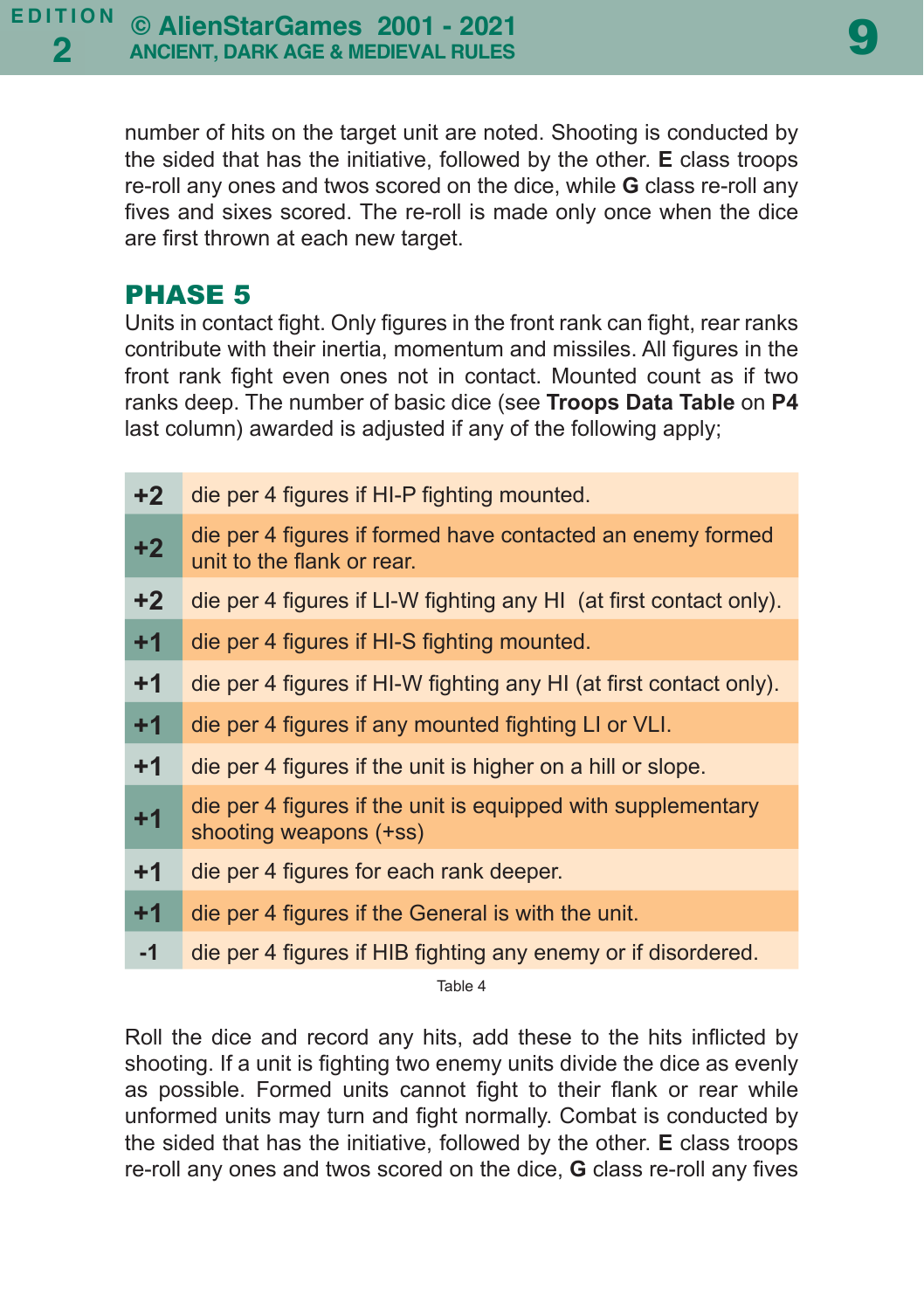and sixes. As with shooting the re-roll is made only once when the dice are first thrown at each new target.

## PHASE 6

Units that have received more hits than they have inflicted during the turn recoil back **5+1d10cm** if foot and **10+1d10cm** if mounted. Any Regular units wishing to break off from melee may do so, foot are moved back **5+1d12cm** and mounted are move back **10+1d12cm**. A unit must test integrity when any of the following apply.

| 1              | Each time the unit rallies.                                   |
|----------------|---------------------------------------------------------------|
| $\overline{2}$ | Every time the unit forms or un-forms.                        |
| $\mathbf{3}$   | If the unit becomes disordered.                               |
| 4              | Every time the unit recoils.                                  |
| $5\phantom{1}$ | Every time the unit breaks off.                               |
| 6              | Each time an enemy unit moves into contact                    |
| $\overline{7}$ | When hits received exceed the number of figures in the unit.  |
| 8              | When hits received exceed twice the number of unit's figures. |
| 9              | When LI or VLI are charged by ordered formed mounted.         |
|                |                                                               |

Integrity is tested when in any phase the criteria for testing is met. When testing integrity throw **2D6** and compare the score with columns 6,7 and 8 on the **Troops Data Table**. The three entries in these columns are the scores required to pass, to recoil back disordered (**5+1d10cm** if foot or **10+1d10cm** if mounted) followed by the score to break. The die score is modified as follows;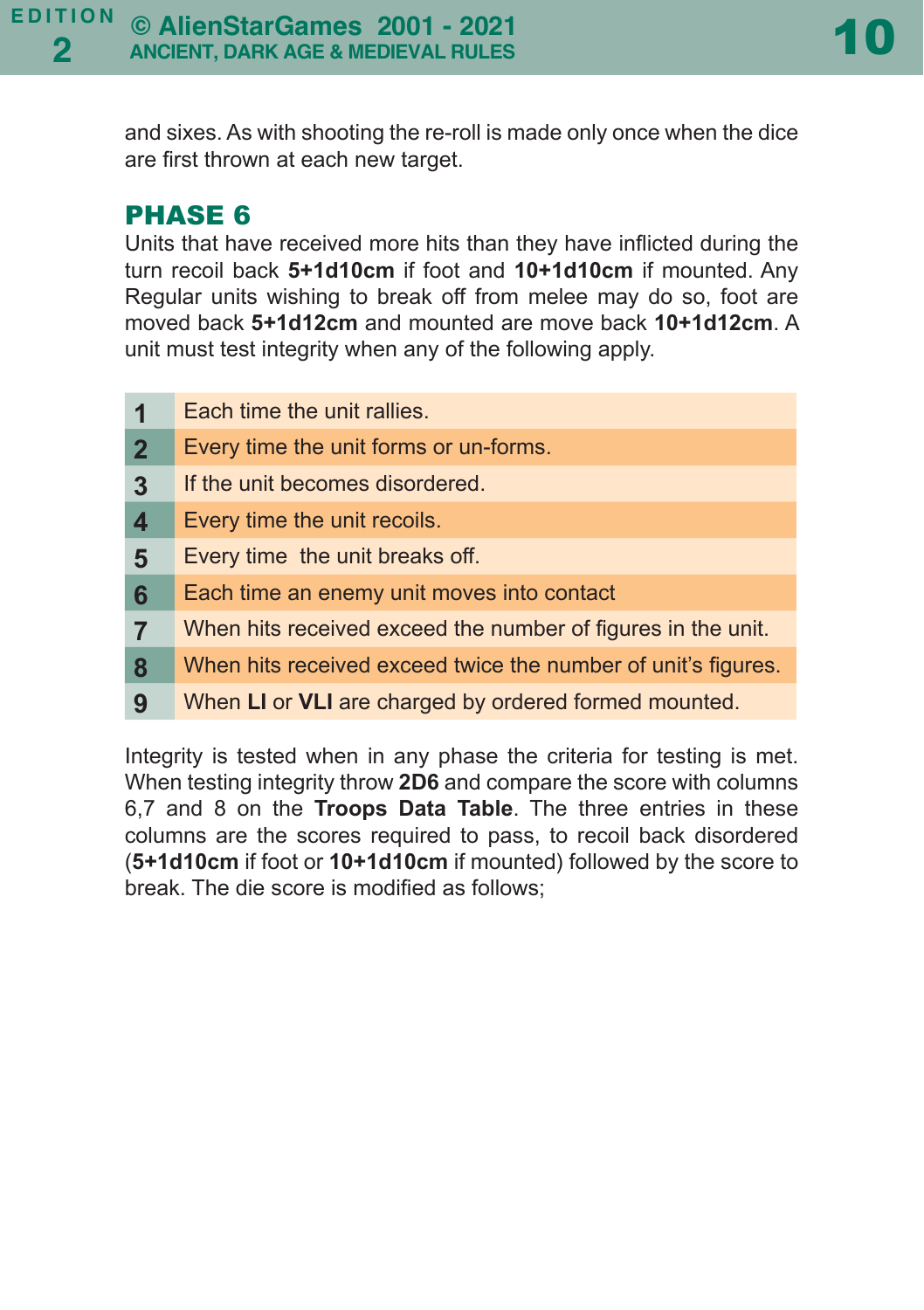| $-2$ | the fifth if E class.                                            |
|------|------------------------------------------------------------------|
| $-1$ | If hits received exceed the number of figures in the unit**.     |
| $-2$ | If hits received exceed twice the number of figures in the unit. |
| $-3$ | If the testing unit is <b>G</b> Class                            |
| $-4$ | If hits received exceed four times the number of unit's figures. |
| $-2$ | No friendly unit within 30cm.                                    |
| $-2$ | If disordered.                                                   |
| $+2$ | The general is with the unit.                                    |
| $+3$ | If the unit is testing integrity when forming or un-forming.     |
| $+3$ | If the testing unit is $E$ Class                                 |

**-2** For every recoil after the first if **<sup>G</sup>** class, the third if **<sup>A</sup>** class or

Troops that break make an immediate move to their rear of **3d12cm** if foot and **2d20cm** if mounted. After they have made two such moves they can rally, if this fails the flight continues at the same rate ie. **2d12cm** and **2d20cm** for foot and mounted respectively until they either rally or leave the table. The rally attempt is made after the prescribed movement. Troops that have left the table cannot return. Troops whose combat opponents recoil or break must pursue. The pursuers follow up a recoil back to maintain contact, while the movement to pursue the broken is **7+2d12cm** if foot and **10+1d20** if mounted. **RA** class troops need not follow up or pursue, **IF** troops must until they have been outdistanced by **30cm**. Pursuers are disordered until rallied. **HIP**, **HIB**, **HCH**, **LCH**, and **KC** are lost if broken. When testing integrity and calculating unit size or figure equivalent for points values each **El** model as 5 figures, an **HCH** or **LCH** model as the number of horses plus the number of crew figures.

## PHASE 7.

Award each unit of **VLI 1** victory point, each unit of **LI** and **LC 2** victory points, each unit of **LCH** and **HC**, **3** victory points, each unit of **HI**, **HCH**, and **KC 4** victory points. Calculate your army's victory point total. For each unit that breaks in battle **deduct 2** victory points from the army's victory point total, **3** if **E** class and **8** if the unit contains the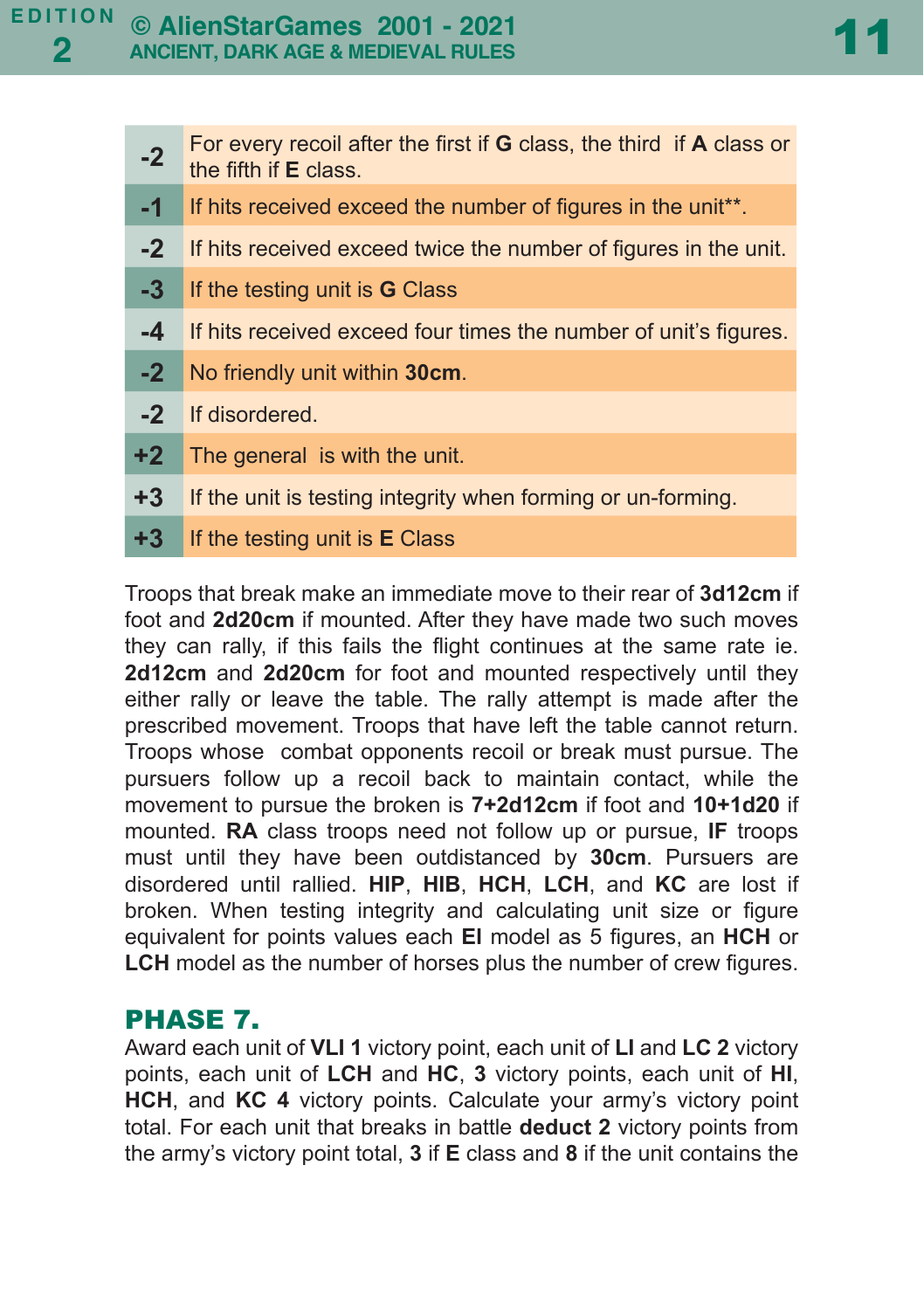**General**. When the army's victory point total is reduced by **25%** it has lost, this can occur at any time in any phase, and as soon as it happens the game is over.

## FANTASY ARMY COMPOSITION.

If you want to play with fictitious historical army or an army based on the works of fantasy fiction then the maximum percentages in a fantasy army can be as follows:

| HI         | 50% to 100% | <b>E</b> Class  | up to $25%$ |
|------------|-------------|-----------------|-------------|
| LI         | up to 50%   | <b>A</b> Class  | up to 100%  |
| <b>VLI</b> | up to $5%$  | <b>G</b> Class  | up to 100%  |
| KC         | up to 25%   | <b>RA</b> Class | up to 100%  |
| НC         | up to 50%   | <b>IF Class</b> | up to 100%  |
| LC         | up to 50%   | Ch              | up to 30%   |

Alternatively, why not use '**Core System 4**' our detailed fantasy and historical set available now.

### POINTS VALUE.

The points value for each figure or model is as follows:

**1pt** for each figure of **HI**, **LHI**, **LI**, **VLI**, **KC**, **HK**, **HC**, **LC**, count **1pt** for each horse of a chariot model, **1pt** for each crew figure of a **HCH**, **LCH** or **El** model. **El** cost **12pts**. Add half of a point per figure if it can shoot. Double the cost of **E** class figures or models, Half the cost of **G** class figures or models.

The army lists do not use a points system but instead institute a more historical and therefore realistic approach.

## OPTIONAL RULES.

The following rules add a little more complexity.

Uncontrolled advance: **IF-HIW**, **IF-LIW**, **IF-KC**, **El** or any **IF-E** class must move toward the nearest enemy unit that is within 60cm, wheeling, turning and breaking the 10cm rule to do so.

One single rank of formed or unformed **VLI** may form a third rank of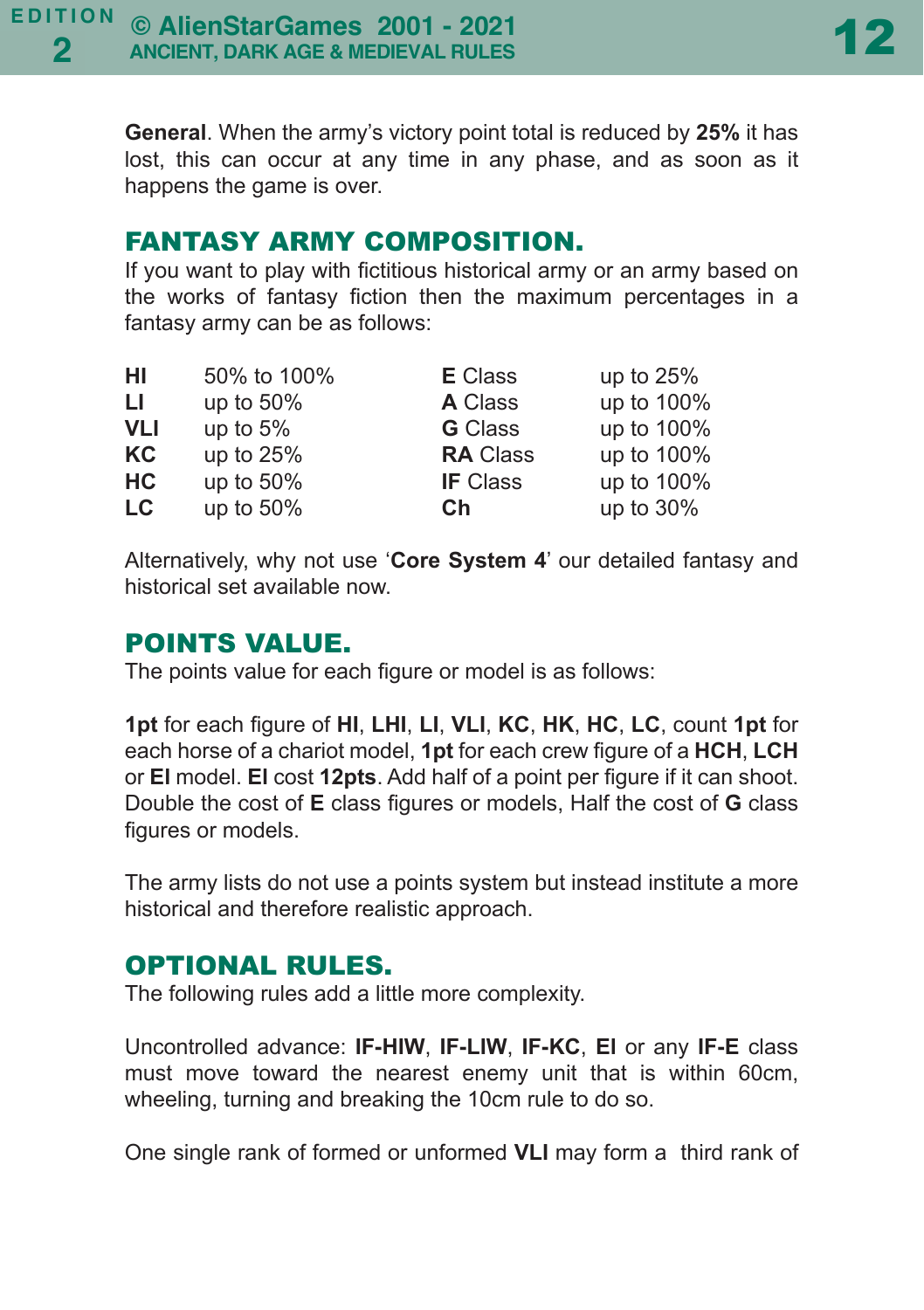an **HI** unit or the second or third rank of an **HC** unit. A unit of **RA** class **HI** may contain a number (not exceeding **25%** the number of **HI**) of **RA** class **LI** or **VLI**. In these two cases the **LI** or **VLI** may shoot at a target in contact with the **HI** or **HC** to their front.

Unformed **LI**, formed or un-formed **VLI** can pass through any friendly unit with no penalty.

When fighting against **HI** with heavy armour such a 3/4 plate, full plate, or against **HC** with 1/2 or full barding (ie. as in Clibanarii) **-1 die per 4 figs** when both shooting and in melee. The cost for this class of armour is **1/2pt per figure**. Add the post fix **A**, so Swiss armoured pikemen classed as **HI-P** will become **HI-PA**, **KC** and **HC** will become **KC-A** and **HC-A**. The difference between the **KC** and **HC** class is that the main weapon of **KC** is the lance with the intention of breaking an enemy with a charge at first contact, while **HC** are generally armed with javelins and/or bows and will skirmish an enemy unit before they have been weakened enough by shooting to deliver the charge home. The fully armoured Cataphract type cavalry classed as **KC-A** have a frontage of 15mm (25mm scale) to reflect their close formation.

# FIGURE SCALE.

When organising your troops into units, which hopefully correspond with their real life counterpart a figure scale of 1 figure equal 62 men is recommended. However some latitude of +/-30% can be given if required. Generally, this will mean a unit of 500 men can be represented by 8 figures, and 1000 men represented by 16 figures.

### RECOMMENDED READING

Most of you will be familiar with the product range of the **Wargames Research Group (WRG).** They produce an excellent range of rules from the ancient period to the modern, including the 'must have' range of army books and army lists. And I do mean 'must have', they will form an indispensable reference source for your wargaming library. Their address is The Keep, Le Marchant Barracks, London Road, Devizes, Wiltshire, SN10 2ER. United Kingdom. Tel and Fax +44 (0) 1380 724558, they are always pleased to help. Also at the same address, tel and fax number is 'Keep Wargaming' run by Paul and Teresa Bailey, they stock a large range of figures, kits, models, building, trees, books and rules. Give 'em a call.